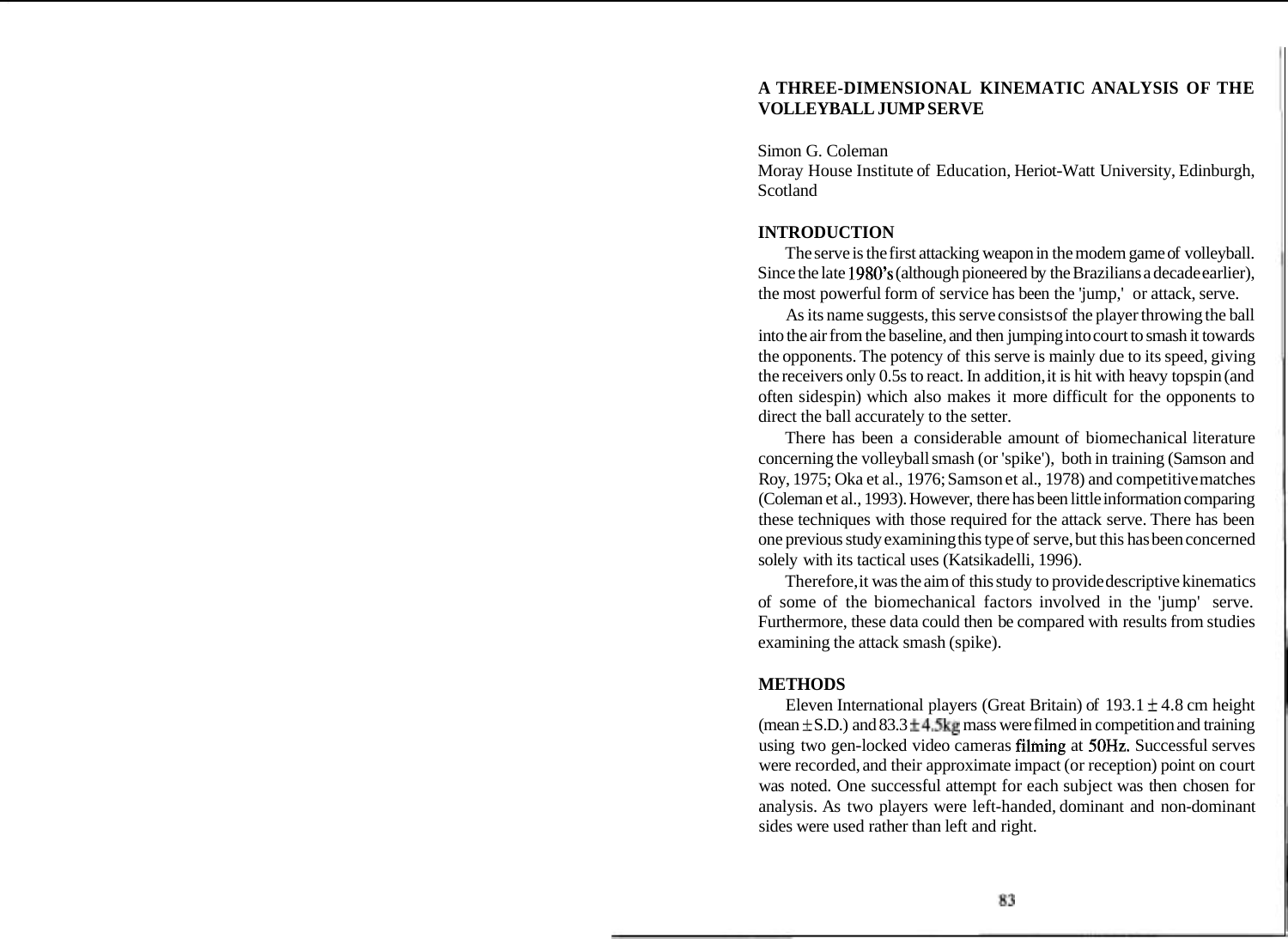Three-dimensional object space coordinates of digitized image coordinates were obtained using a DLT algorithm and an array of 28 calibration points in the filmed volume, using software written by Bartlett (1990). A **14**  segment model was used for subject digitisation, with standardised anthropometric measurements obtained from Plagenhoef (197 1). The object space coordinates and computed angles were then smoothed and differentiated using the generalized cross-validated quintic splines algorithm <sup>1</sup> reported by Woltring (1986). Data were tabulated and kinetograms and graphical output plotted.

Relationships between lower limb angular kinematics, centre of mass velocities and vertical displacement were then analysed. Associations between upper limb kinematics, trunk angular movements and post-impact ball speeds were also examined using Pearson Product Moment Correlations.

## **RESULTS**

## LOWER LIMB KINEMATICS

Data for the lower limb are provided in Table 1. Centre of mass horizontal and vertical velocities at take-off were  $2.76 \pm 0.35$  m.s<sup>-1</sup> and  $2.77 \pm 0.35$  m.s<sup>-1</sup>, respectively. No significant correlations were found between maximum pre-take-off lower limb angular velocities and the centre of mass vertical velocity. When these angular velocities were related to <sup>i</sup> centre of mass horizontal velocity, there were also no significant correlations, but the left hip, left knee and right knee angular velocity were found to correlate significantly with the centre of mass resultant velocity (r=-0.77 P=0.005, r=-0.75, P=0.008, r=-0.63, P=0.04).

**Table 1.** <sup>1</sup> Lower limb maximum angular velocities and timing (prior to take-off)

|                                                                                 |      | Hip          |              | Knee         |              | Ankle        |              |
|---------------------------------------------------------------------------------|------|--------------|--------------|--------------|--------------|--------------|--------------|
|                                                                                 |      | Dorn         | Non-<br>Dom  | Dorn         | Non-<br>Dom  | Dorn         | Non-<br>Dom  |
| Maximum                                                                         | Mean | 441          | 637          | 565          | 612          | 770          | 625          |
| Angular<br>Velocity $(*^1)$                                                     | S.D. | 153          | 148          | 161          | 188          | 232          | 200          |
| Time prior to<br>take-off at which S.D.<br><b>Angular Velocity</b><br>occurs(s) | Mean | 0.15<br>0.04 | 0.07<br>0.03 | 0.11<br>0.02 | 0.07<br>0.03 | 0.09<br>0.04 | 0.05<br>0.02 |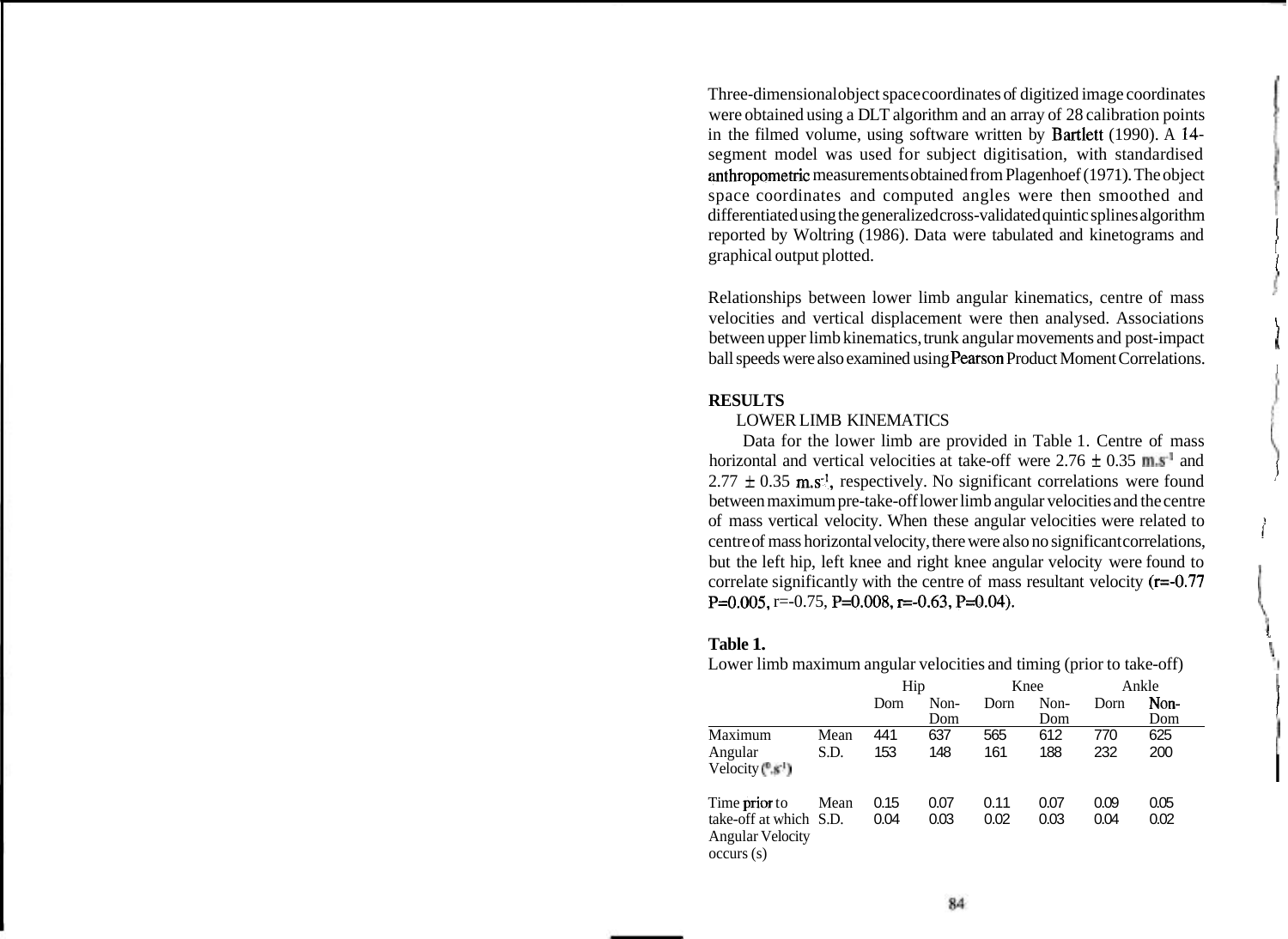# CENTRE OF MASS VERTICAL DISPLACEMENT AND VELOCITY

Centre of mass velocities at the take-off times for the first and second foot were  $2.67 \pm 0.30$  m.s<sup>-1</sup> and  $2.77 \pm 0.35$  m.s<sup>-1</sup>. The square of these velocities were correlated with jump height (defined as the difference in the height of the centre of mass at the end of the take-off phase and the maximum vertical centre of mass height when the subject was airborne). Significant correlations of  $0.74$  (P=0.004) and  $0.75$  (P=0.004) were found between the two velocities and height jumped. The centre of mass velocity values at impact were  $-0.33 \pm 0.40$  m.s<sup>-1</sup>, ranging from  $-0.99$  m.s<sup>-1</sup> to 2.76  $m.s^{-1}$ .

#### TRUNK ROTATION

Trunk angular displacements and velocities prior and at impact are shown in table 2. These were correlated with the post-impact ball speed, but again no significant relationships were found.

#### Table 2.

Shoulder-hip angles and angular velocities (horizontal projection)

|                                                |      | Peak Trunk | Value at |
|------------------------------------------------|------|------------|----------|
|                                                |      | Rotation   | Impact   |
| Shoulder-Hip                                   | Mean | $-33.9$    | 1.6      |
| $(\text{deg})$                                 | S.D. | 12.3       | 10.2     |
|                                                |      | Maximum    |          |
| Shoulder-Hip                                   | Mean | 515.6      | 325.8    |
| Angular Velocity S.D.<br>$(\text{deg}.s^{-1})$ |      | 223.6      | 254.7    |

## UPPER LIMB KTNEMATICS

Mean elbow angular velocity prior to impact was  $1362 \pm 496$  deg.s<sup>-1</sup>, with maximum humerus velocity being  $875 \pm 172$  deg.s<sup>-1</sup>. Hand speed at impact was  $16.3 \pm 1.5$  m.s<sup>-1</sup> and post-impact ball speed was  $23.7 \pm 2.1$  m.s-'. It was found that pre-impact maximum elbow angular velocity, humerus angular velocity and impact hand speed all correlated significantly with post-impact ball speed (r=0.63, P=0.020, r=0.77, P=0.003 and r=0.76, P=0.03 respectively) but centre of mass horizontal velocity did not.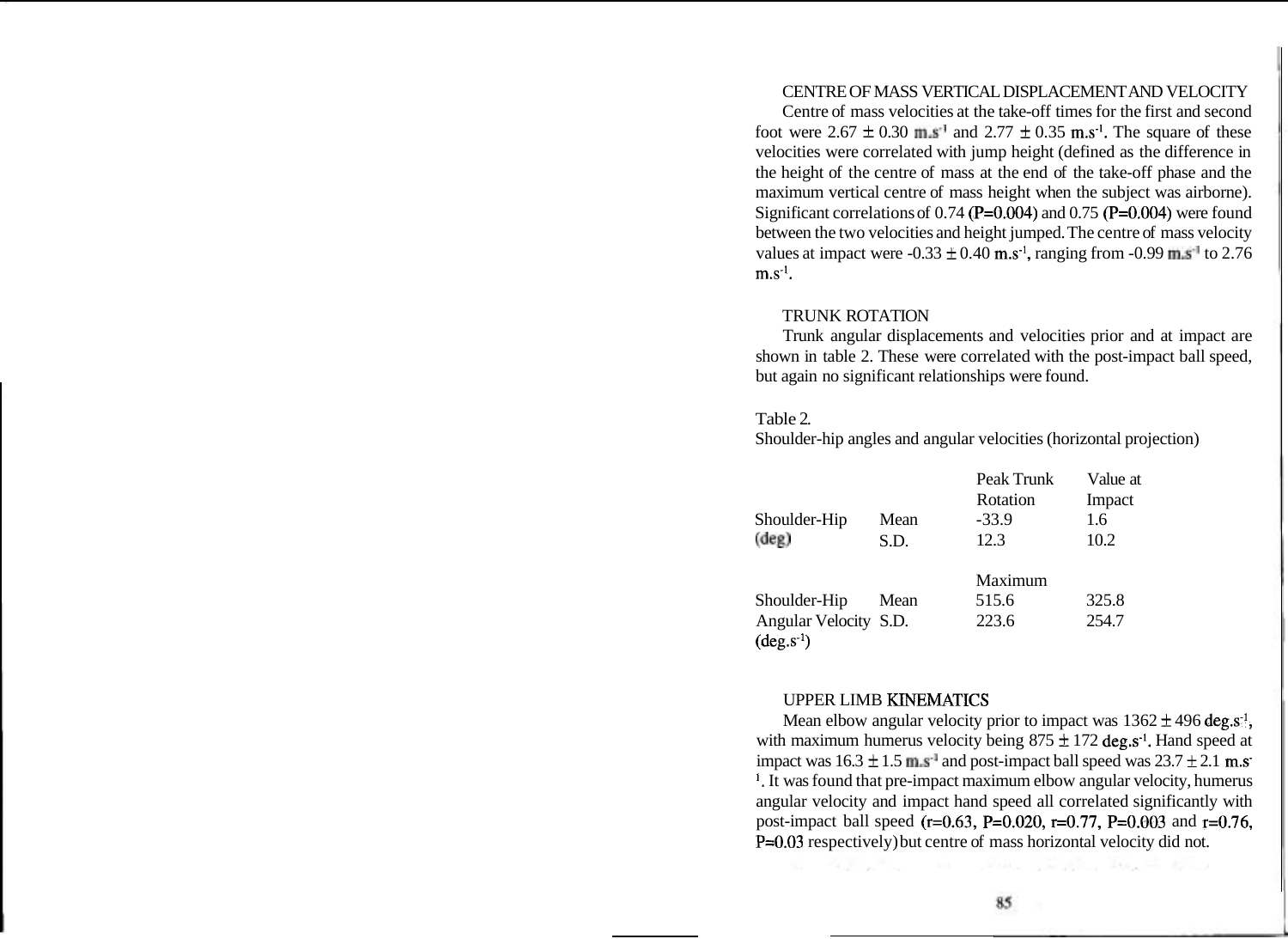#### **DISCUSSION**

It was the aim of this study to examine the mechanical factors underpinning the 'jump' or attack serve. The results showed similarities to other studies on the spiking action, but there were also differences.

Lower limb angular kinematics prior to take-off did not correlate the centre of mass vertical or horizontal velocities. This is in agreement with Coleman et al. (1993), who found the same result for the spike action. This was attributed to the fact that centre of mass velocity depends on the sequential combination of the angular velocities of the lower limb (hip, knee and ankle) and not on the peak value of any of them. However, the homogeneity of the sample may also have been a factor in the nonsignificance of these relationships.

Jump height was significantly correlated to the square of the centre of mass vertical velocity at take-off of both left and right feet. This was as expected by basic mechanics, but the reason why the relationships were not unity was due to possible errors in digitisation and smoothing, or the incorrect identification of the take-off frame, as noted by Coleman et al., (1993).

Trunk rotation did not seem to play a significant role in generating ball speed. This also was similar to the study of Coleman et al., (1993), but they attributed this to the variation in the direction of the spikes analysed. The present study used serves which were projected straight (parallel to the court sidelines), and so this source of error should not have played a part in the non-significant relationship between trunk rotation and post-impactball speed. The conclusions are that either the variables identified in trunk rotation may be unrepresentative or erroneous, or that trunk rotation is not important in the 'jump' serve.

Finally, upper limb data showed that elbow and humerus angular velocities were related to ball speed. The latter relationship was also found by Coleman et al. (1993), but the former was not. This may be explained by the fact that a spiker may be trying to achieve maximum contact height in attack (thus promoting premature elbow extension), whereas this is not the case in the serve. Thus the player may concentrate purely on maximising post-impact ball speed, resulting in a high elbow extension velocity. Hand speed at impact was highly related to ball speed, as expected by the law of conservation of momentum.

### **CONCLUSION**

In summary, the 'jump' or attack serve demonstrated many of the same features as the spiking action. This was unsurprising, given the similarities